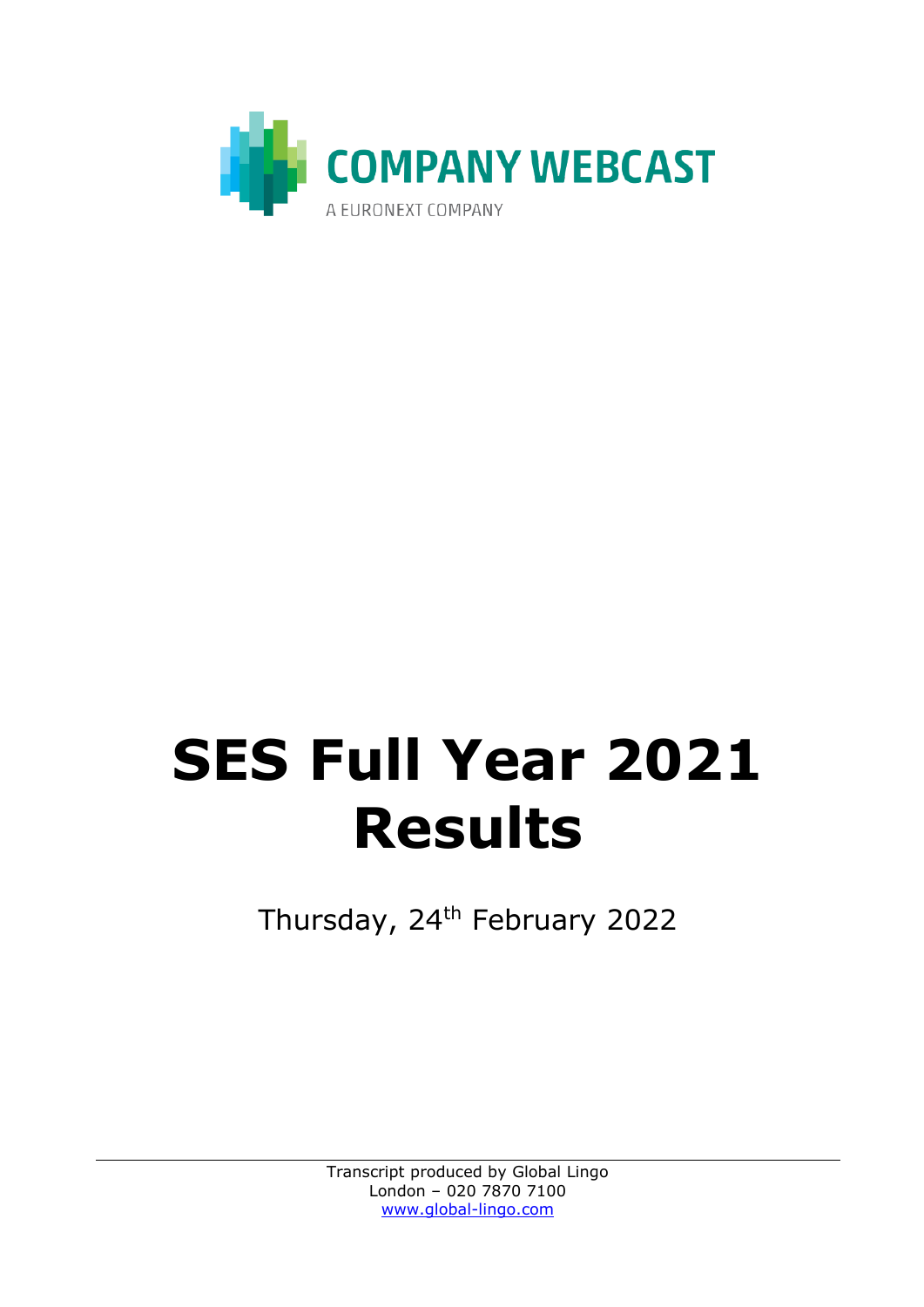## **SES Full Year 2021 Results**

**Operator:** Hello, and welcome to the SES Full Year 2021 Results Call. My name is Judy, and I'll be your coordinator for today's event. Please note that today's call will be recorded. And for the duration of the call, your lines will be on listen-only. However, you will have the opportunity to ask questions at the end of the call. This could be done by pressing star one on your telephone keypad at any time. If you require operator assistance at any point, please press star zero and you'll be connected to an operator.

I would now like to hand you over to your host, Richard Whiteing, Head of Investor Relations, to begin today's conference. Thank you.

**Richard Whiteing:** Thanks. Good morning, everyone. And again, thanks for joining this analyst and investor call for our full year 2021 financial results. This morning's presentation was uploaded along with the press release to the Investors section at ses.com, if you don't already have it. And as always, for me, please note the disclaimer at the back of the presentation.

In a moment, Steve Collar, CEO, will present the main business highlights, followed by Sandeep Jalan, CFO, to cover the financials in more detail. After some closing remarks from Steve, we will take your questions.

So with that, let me hand over to Steve.

**Steve Collar:** Very good. Thank you, Richard, and good morning, everyone. Thanks for joining us this morning. And I'm going to start on page three with an overview of a very strong and satisfying year of performance and execution for SES.

In 2021, we delivered annual revenue in line with our objectives and EBITDA at the top end of our financial outlook, completed phase one C-band clearing ahead of the FCC deadline and received \$977 million in accelerated relocation payments. We grew net profit by 70% and closed out the year with our leverage at its lowest level for six years.

During the course of the year, we returned €275 million to shareholders through a combination of dividend and share buyback, while the Board is proposing to increase the dividend this year by 25%, reflecting our long-term growth fundamentals and strong cash generation.

We made excellent progress during 2021 on our strategic value-creating initiatives with the successful launch of SES-17 being the first important step in the delivery of our future network, with O3b mPOWER also on schedule to launch in 2022. We've now secured almost \$1 billion in gross backlog for the combination of SES-17 and O3b mPOWER, a 60% increase from a year ago.

The traction that we're seeing in the market for SES-17 and O3b mPOWER underscores how differentiated these assets are, with SES the only company that can offer multi-orbit, flexible, cloud-enabled, carrier-grade service on a global basis, attracting some of the world's largest and most important businesses to our network. This will in turn drive revenue and EBITDA growth from 2023 onwards.

And finally, 2021 was a very significant year in that we secured the first \$1 billion in C-band accelerated relocation payments and now we're laser-focused on phase two . We're fully on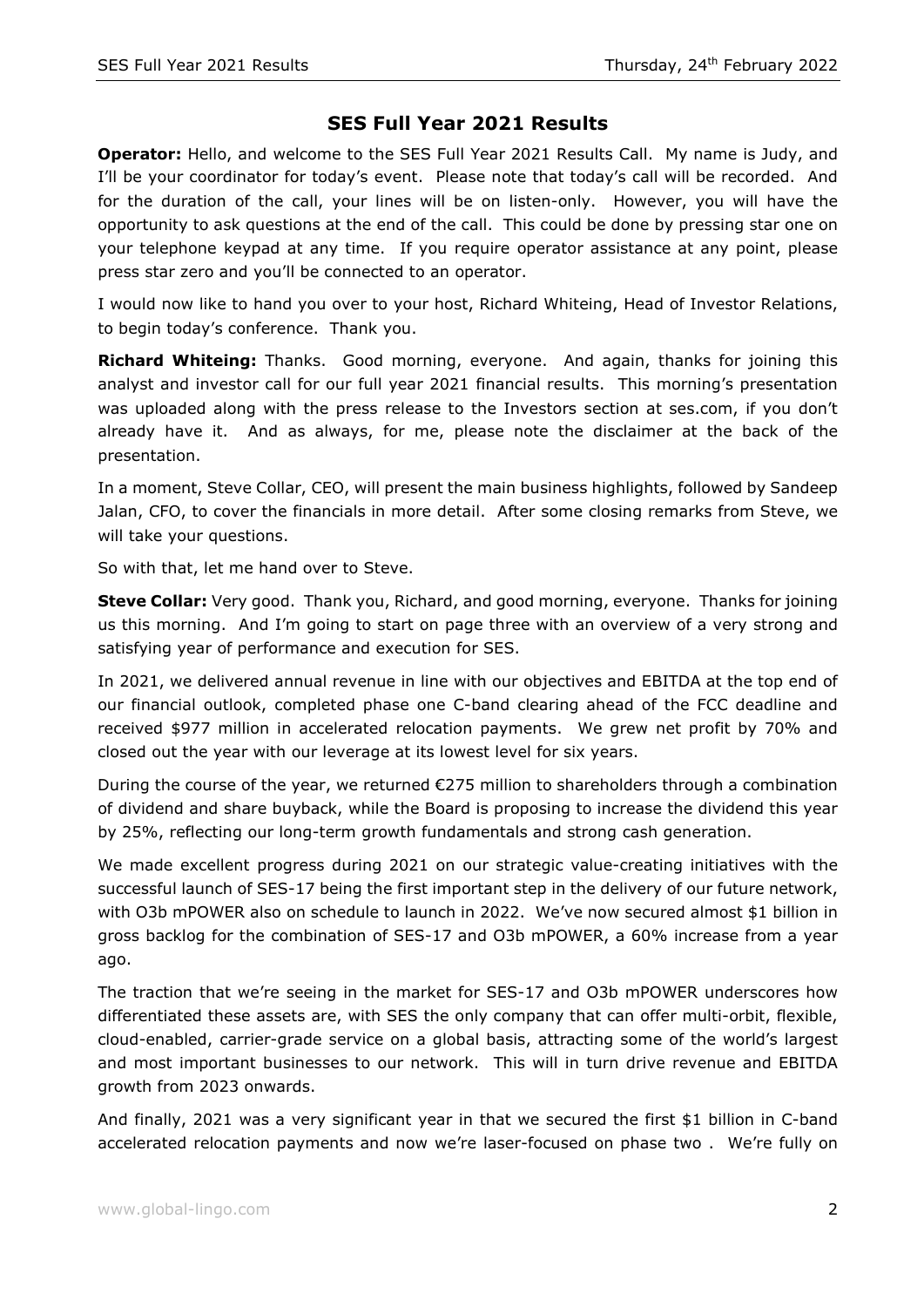track with a busy year of satellite launches in 2022, and a full clearing schedule laid out triggering an additional incentive of \$3 billion in late 2023.

So now turning to the numbers on page four. Group revenue of €1.78 billion was well within our outlook, and this despite the ongoing COVID-related headwinds throughout the year. Pleasingly, our Video business continued to perform throughout the year with a much improved revenue trajectory on the back of important renewals, a growing number of high definition channels and the expansion of HD+ in Germany.

Our Networks business performed well against the backdrop of an extended COVID environment, with a recovery in Mobility contributing to positive year-on-year growth in the second half, momentum that we expect to accelerate through 2022.

Below the revenue line, the  $E1.09$  billion of adjusted EBITDA represents performance at the top end of our guidance range and benefited from a 2% year-on-year OpEx reduction, while laser focus on all of our cost lines contributed to a net profit increase of almost 70% to €323 million.

Lastly, our ability to drive substantial cash through the business, along with the cash received from C-band payments, served to strengthen our balance sheet with leverage now below 3 times.

So now looking at our segments in more detail, starting with Video on page five. Having increased our outlook with our Q3 results in November, I'm pleased to say that we exceeded that elevated target on the back of a strong finish to the year. We've been discussing for some time the improving revenue trajectory in Video, and that's reflected in the 4.6% year-on-year trend versus minus 8% in 2020.

Our renewals were particularly strong in 2021, extending our long-term relationships with large strategic clients, such as Sky in the UK and Dish Mexico, for whom we are providing both DTH and OTT solutions, as well as key customers like Comcast, NSIL, HSE and BMT. We have built and continue to develop the industry's largest neighbourhoods, and a very strong indication of the attractiveness of broadcast TV over satellite is the continued growth of high definition.

We now carry an industry-leading 3,100 HD channels, and that's up 6% year-on-year, while we continue to boast substantial contract backlog at €3.1 billion. The deal signed with Globecast through CGTN was a good example of a customer who's been leveraging our neighbourhood at 19.2 East for many years and has now upgraded to high definition, driving higher throughput and higher revenues for SES.

So turning to page six, and one of the things I'm most pleased about is the progress that we've been making on our largest Video market, Germany, Austria and Switzerland or DACH, and in particular, with our B2C platform, HD+. We now serve more than two million paying subscribers and generate almost €130 million in annual revenue. We're growing revenue for the first time in a number of years on the back of both increasing subscriber numbers and increasing price.

Every second television bought in Germany now comes pre-installed and pre-configured with our extremely popular HD+ operator environment. And we've consistently improved our product offering in a highly dynamic and competitive market, now delivering a choice of 80 premium and free-to-air channels for a cost of just €6 a month.

In 2021, HD+ went through the hybrid, firstly, with the launch of HD+ ToGo, which for the first time allows HD+ subscribers to view the content on their mobile devices for an additional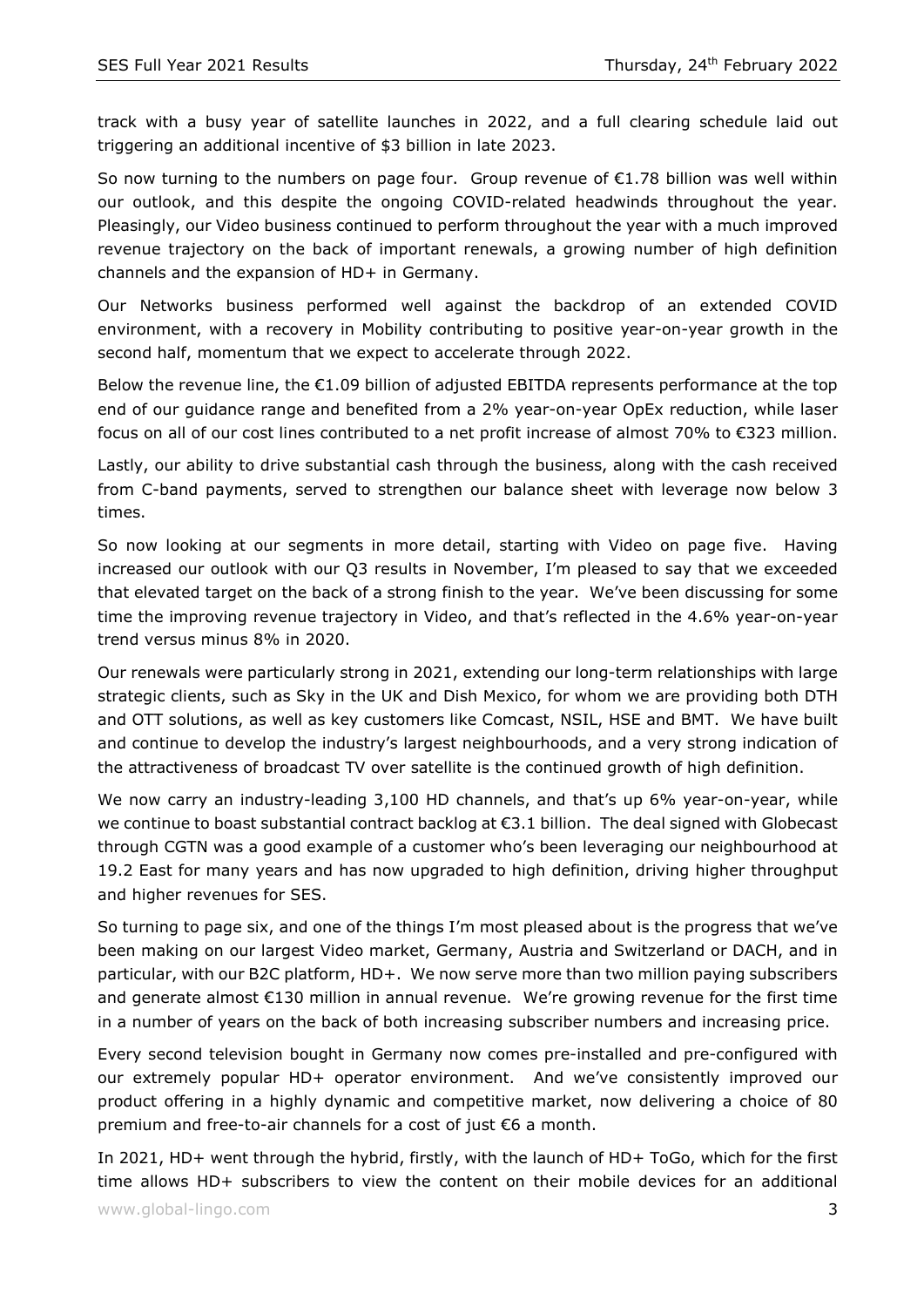monthly fee, while towards the end of the year, we launched HD+ IP, and we now have access to the 19 million non-satellite homes across Germany.

I think it speaks volumes to the strength of our product offering and our neighbourhood reach that in a new media landscape comprising streaming giants and content platforms, we're growing our subscriber base, adding new customers, increasing revenue and launching new and innovative products that create value directly at the customer edge.

Turning to page seven. The strength of our neighbourhoods across Europe at 19.2 East from which we serve 117 million households and generate more than  $\epsilon$ 375 million in annualised revenue just from DACH alone, underscores the importance of this slot for our customers and the value creation for SES.

I'm really happy with the creative solution that we announced late last year for the continuation of services from 19.2 East. We'll be deploying two new state-of-the-art satellites from Thales Alenia space to replace the four satellites that we're currently operating in this slot in the 2024- 2025 time frame, achieving a CapEx efficiency of more than 50% and driving a significant increase in profitability.

Not only will this combination of satellites deliver the resilience, reliability and redundancy that our Video customers need and secure continued premium services well beyond 2040, but also allow us to develop new IP-based solutions to complement our existing broadcast services, leveraging the advanced digital payload installed on ASTRA 1Q.

So now switching to Networks on page eight, and we've been in a COVID environment for almost 24 months now. And yet, thanks to the ongoing resilience of our customers and our business, our underlying value – our underlying revenue is higher than it was when the pandemic began.

Government has been our standout performer in 2021 at nearly 4% year-on-year on the back of strong demand from the US and other governments, anchored particularly with our unique O3b infrastructure, and this despite the unexpectedly rapid withdrawal of US and other governments from Afghanistan flattening our growth towards the end of the year.

Both Fixed Data and Mobility showed modest contraction in 2021, but each with positive developments in the year. In Fixed Data, expected lower volumes in the Pacific following the deployment of several cable systems was positively offset with growth from a number of rural inclusion projects, our continued success with tier one operators in the Americas and Asia, and exceptionally strong performance from cloud in the second half of the year.

In Mobility, despite the frustratingly – the frustrating longevity of COVID, the sector is picking up with a return to sailing in cruise and new contract wins in aero, driving both sequential and year-on-year growth in the second half of 2021.

And this is a good segue to page nine and the strong commercial success over the past 14 months in driving a significant uplift in the combined backlog of SES-17 and O3b mPOWER. We're bringing these programmes to the market ahead of our competitors and with differentiated value propositions. SES-17 will be on station in April and start serving customers, including our anchor aviation customer, Thales Inflight, from July.

We've established a truly market-leading position in cruise, commanding premium pricing and delivering industry-leading performance. This is underscored by the fact that five leading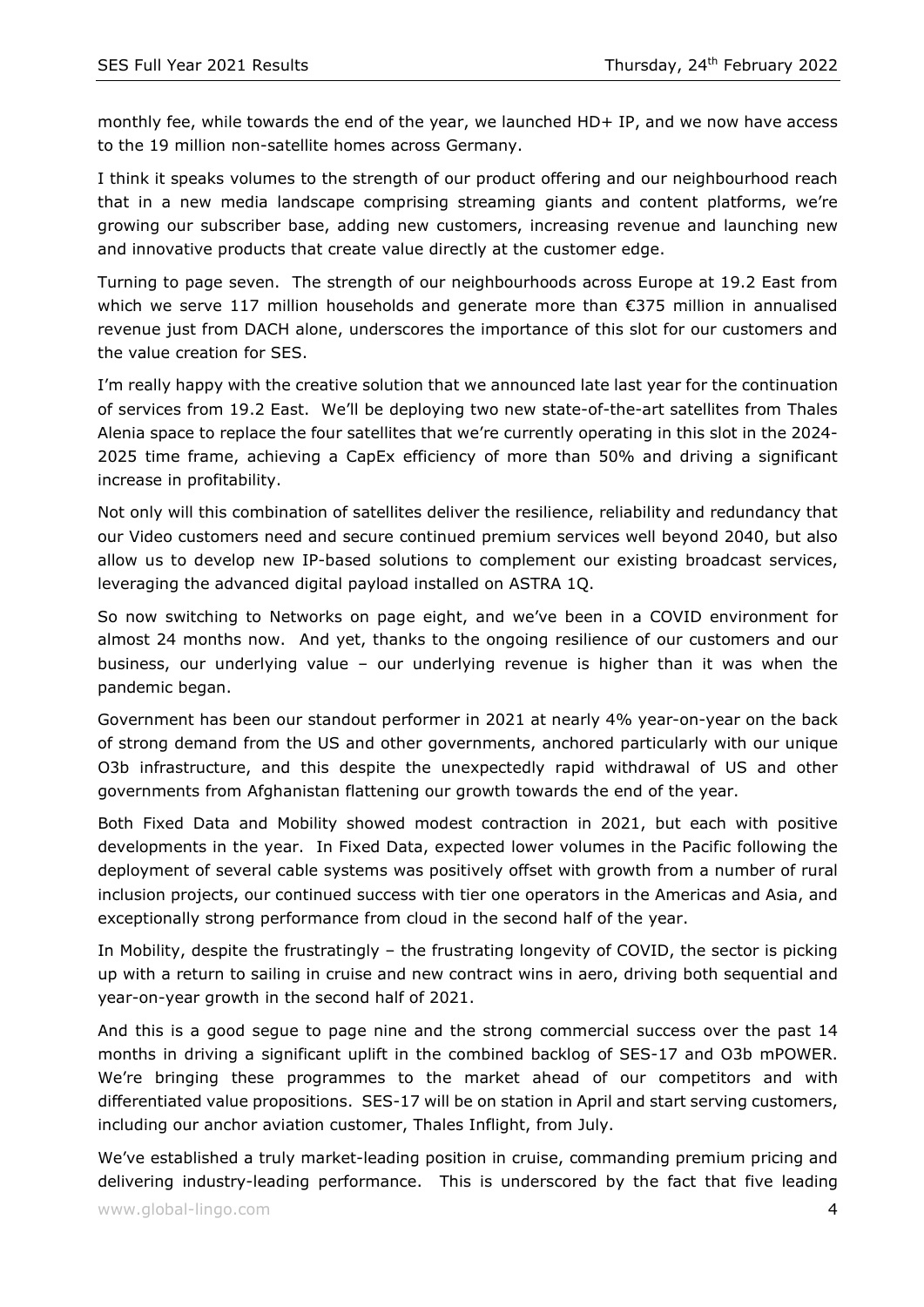brands have made important commitments to O3b mPOWER, four of whom you see here on the chart and another we expect to be able to talk more about in the fullness of time.

Important long-term customers and partners are Orange and Marlink, have also committed early to O3b mPOWER, while Microsoft as well as being a gateway partner through their GSaaS or Ground Station-as-a-Service offering will also leverage O3b mPOWER within their own network contributing to the resilience of the Azure platform.

And I'll cover the foundational agreement with Reliance Jio in a moment. And overall, we have grown combined SES-17 and O3b mPOWER backlog to more than \$900 million, up 60% since the start of '21. We're investing substantially in network, ground infrastructure and gateways ahead of revenue, as will be covered by Sandeep in our 2022 outlook. But the robustness of both our secured business and our pipeline of opportunities underscore the importance of these assets to drive growth for SES well into the future.

So now turning to page 10 and the announcement that we made just a week ago that has very significant implications for our business in India and for the adoption of O3b mPOWER more broadly.

Reliance Jio is India's leading telecommunications provider and has had a dramatically transformative impact on the Indian market, revolutionising telecom landscape since deploying its innovative 4G LTE services and solutions. We've announced a joint venture with Jio platforms, leveraging and embracing the dramatic changes in the Indian regulatory landscape.

Together, we will deliver scalable and affordable broadband services and solutions across the country via our O3b mPOWER and our geostationary assets, in particular, SES-12, starting this year. The initial deal is worth upwards of \$100 million to SES, but this is just the beginning as we look to deploy as much as 100 gigabits per second of satellite capability across India.

SES and Jio will deploy network infrastructure and gateways across the country, and collaborate to develop brand infrastructure, solutions and services to serve the ambition of Prime Minister Modi's Gati Shakti Master Plan and connect millions of Indians. I could not be happier with this partnership with Jio. I believe that it will be transformational for SES and represents a huge opportunity for us to drive scale and growth into the O3b mPOWER network.

Okay. And now page 11 is the last slide from me and shows the important progress that we're making on our strategic and value-driving initiatives. You're going to see this slide progressively fill with green ticks as we execute on our plan and have already made huge progress.

Executing on C-band clearing ahead of schedule was a significant achievement late last year, protecting our customers' networks, while generating \$1 billion for SES and its shareholders, cash that we have booked and received. We've also successfully launched SES-17, the largest and most capable satellite that we've launched to-date, and it will arrive on station at a time where others are experiencing production delays.

SES-17 features more than 200 high throughput beams over the Americas and huge flexibility to serve the growing need for connectivity and the shifting demand patterns across the region over the course of the day. It will also be the first satellite to use our Adaptive Resource Control technology, ARC, that allows us to move power and bandwidth across the platform intelligently and is an integral building block in our multi-orbit strategy. We've got a great anchor customer in Thales Inflight, a book of secured backlog and a strong pipeline.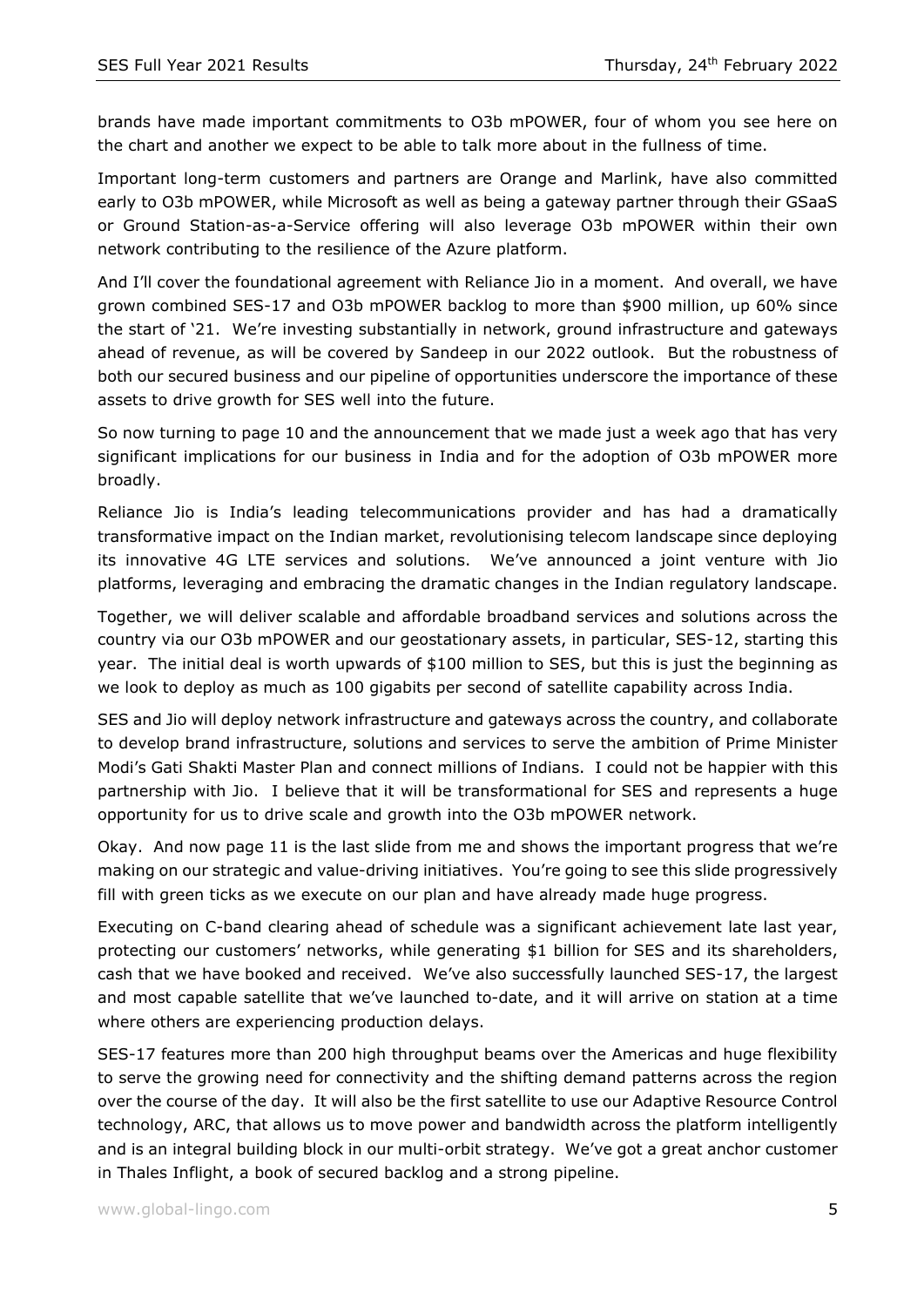And looking ahead to the rest of '22. It's an important year of execution with two launches for O3b mPOWER and our first C-band launch all happening in the second quarter. These launch dates support our objectives of being in service with the O3b mPOWER constellation before the end of the year, and we remain on track to achieve that.

SES-17 will be on station in April, enter the service at the end of Q2 and will become an important driver of growth into the second half of 2022. Q3 is all about C-band and having secured phase one, we're now focused on delivering phase two. Our phase two planning has benefited substantially from the experience gained in phase one, and we remain more than on track to secure the additional \$3 billion in accelerated relocation payments ahead of the FCC deadline at the end of 2023.

We also continue to make progress with further opportunities for accelerated clearing and monetisation, and I expect to have more to say on this topic in the next few weeks. And then in Q4, the focus is back to O3b mPOWER and bringing what is a game-changing constellation and capability to market. No other system can offer the throughput, flexibility and performance that O3b mPOWER can, and we're building on the legacy of the only successful broadband, NGSO constellation ever deployed in O3b.

So with that, I'll hand over to Sandeep.

**Sandeep Jalan:** Thank you, Steve. Good morning, everybody. We are very pleased with the solid financial results in 2021. EBITDA is fully in line with our expectations and at the high end of our outlook.

Adjusted net profit is 70% year-on-year, and thanks to our cash focused actions, resulting in very solid cash flow generation. Both net debt and leverage reduced to our six-year record low.

Turning now to the results in more detail and starting with the adjusted EBITDA on page 13. As you can see, adjusted EBITDA for the 12 months stood at  $\epsilon$ 1.09 billion and represented a robust margin of 61%. This reflects the combination of solid revenue performance and a yearon-year continued reduction in OpEx.

At the revenue level, as you can see, Video delivered an improved performance with a 4.6% reduction year-over-year, and this compares favourably with minus 8% recorded in the previous year. This demonstrates already a flattening of the curve.

In Networks, our comparable performance versus last year is evidence that even in the challenging COVID environment, our unique infrastructure continues to deliver customer value and the long-term growth prospects, and Network remained quite strong.

OpEx in the year continued to reduce, and it was  $\epsilon$ 17 million or 2.5% lower than the prior year 2020, which was already at a much lower than our normal recurring OpEx spend due to COVIDrelated savings. And this shows that we have and are successfully realising the  $\epsilon$ 50 million savings that we had promised from our Simplify & Amplify targets.

Moving now to page 14, which explains the net profit bridge. Adjusted net profit stood at €323 million for the year, and this is an increase of almost 70% compared with 2020, where the lower adjusted EBITDA was more than offset by four major items. First and foremost, depreciation and amortisation was lower by €50 million or 7% versus prior year. And for year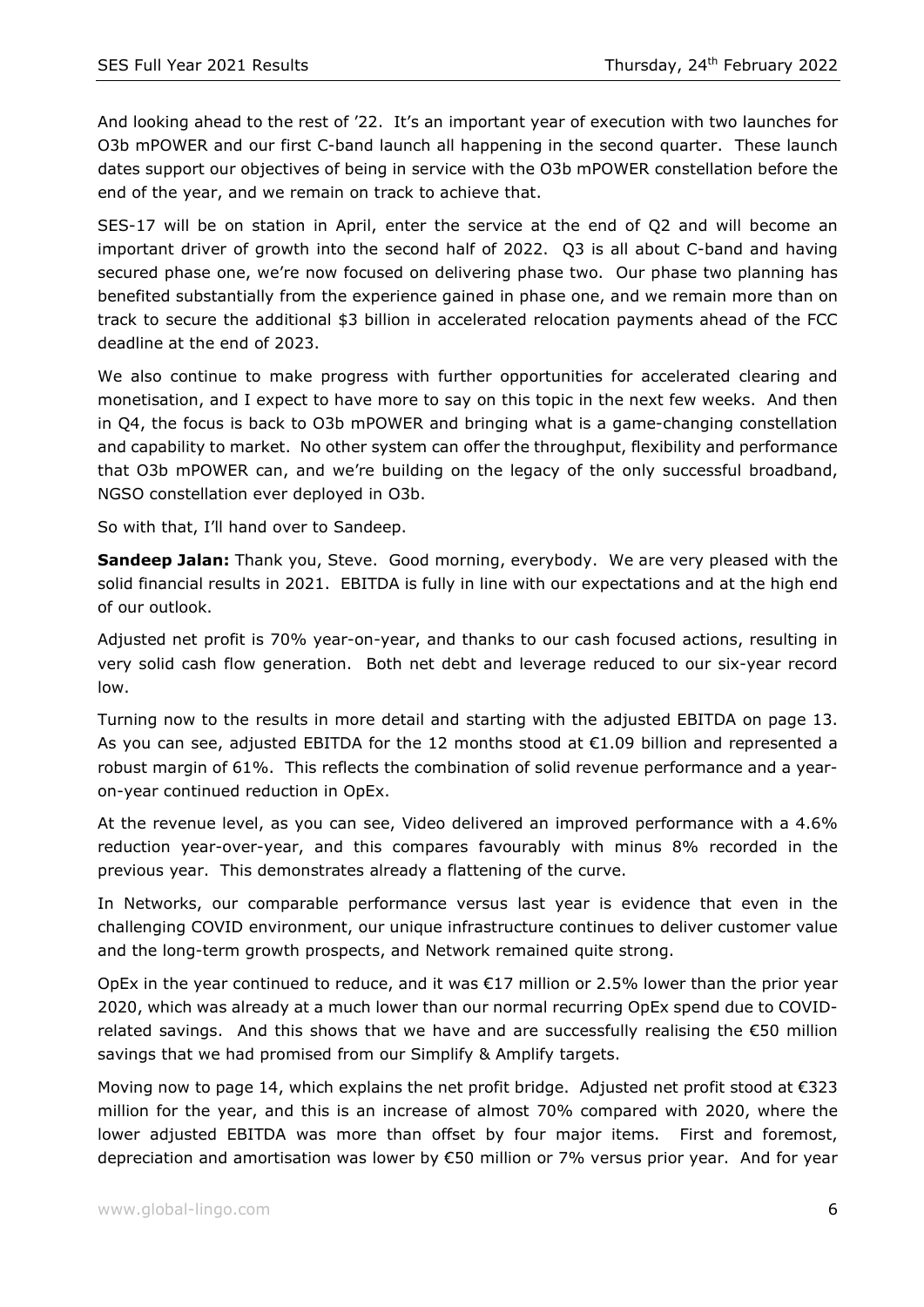2022, it should be noted that we will begin depreciating SES-17 from mid-2022 at the same time as the first revenues from the satellite.

Second element is interest costs, which once again continued to reduce. It reduced by  $\epsilon$ 32 million year-over-year or 21%, which is, thanks to the refinancing successes in replacing our senior debt maturities with cheaper debt.

The third main positive comes from the forex gain of €37 million compared with a loss of €32 million that we had recorded in the prior year. The forex gain of €37 million of the year, it is comprising of over 60% the gains, which are already realised and in our cash, as well as the rest comprises some unrealised gains and non-euro-denominated flows on monetary assets, mainly dollar accounts.

Finally, the recurring tax expense of  $\epsilon$ 34 million represented an effective tax rate of 10%. And when compared with €66 million last year, it represents a decrease of €32 million. Reported net income was €453 million, and it included on top of adjusted net income four exceptional items. Number one, restructuring expenses of €8 million. Second, a net positive from C-band income of €779 million, which includes the first accelerated relocation payment of €839 million and the net expenses on C-band clearing of €60 million.

I also wish to share the good news that pursuant to bilateral advanced pricing agreements reached, we are reducing our cash tax guidance on C-band proceeds to 18-19%. This compares favourably from our earlier guidance of 20% to 25%. At the mid end of guidance, this effectively means that additional net cash in for SES is about \$160 million compared to our earlier guidance.

Non-cash impairments were – was the next item which accounted to about  $\epsilon$ 724 million. This largely pertains to a non-cash write-down of goodwill in our GEO North American CGU, which is mainly triggered by recognition of €839 million cash income that we accounted in quarter four from first phase of C-band clearing. Indirectly, this also implies that we have converted an intangible asset on our balance sheet to real cash, which is a great outcome.

The fourth exceptional item pertains to related tax benefits on the earlier three exceptional items that I was describing. So as a result of all this, our reported earnings per share stood at €0.92 for the year.

Turning now to the balance sheet on page 15. Our continued cash focus led to a strong free cash flow for the year. Adjusted net debt reduced by about 9% year-over-year and is about €1.4 billion reduction over the last six years which has been recorded or about 30% when we compare these numbers versus 2016.

Leverage of 2.9 times at the end of 2021 is also the lowest of the last six years and reflects our strong focus on cash flows and also reflects the strongest balance sheet in the sector. At the same time, and as I mentioned earlier, we have continued to reduce our cost of financing. Our average cost of debt has reduced from 3.3% last year to 2.9% this year. Compared to year 2019, we have by now already reduced our total cash cost of interest by over €50 million. This reflects the strong financial positioning of our company and competitive debt portfolio, and leads to further improved recurring free cash flow generation for the benefit of our shareholders.

Our liquidity position is also quite strong at €2.2 billion of liquidity, which includes cash of over €1.1 billion and €1.2 billion committed in undrawn revolving credit facility. At the same time,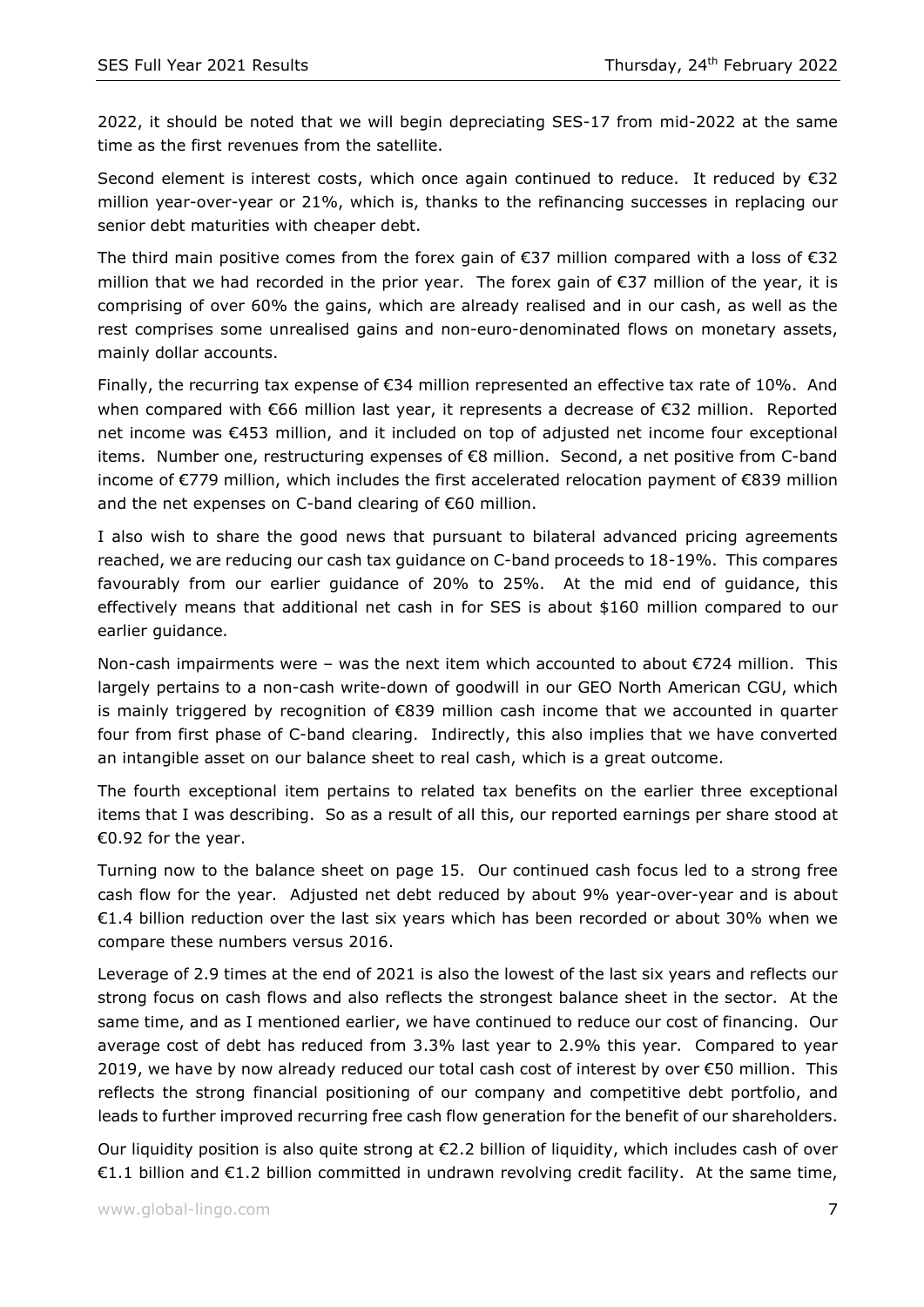our average weighted senior debt maturity profile is very healthy at an average of 7.5 years, and there are no significant bond maturities until 2023.

Coming now to the CapEx forecast on page 16. The CapEx over the comparable period '21 to '25 is now at €2.68 billion, which is exactly similar to our previous guidance and despite the weaker euro, which is now assumed at 1.13, which increases the CapEx by about  $€60$  million, and this reflects basically that we have really contained our CapEx.

As we have said earlier, after the growth CapEx peaked in 2022 for SES-17 and O3b mPOWER, our cash flows will not only benefit from the growing revenues and EBITDA generated by these highly differentiated assets, but also from much lower level of CapEx needs from 2023 onwards, as you can see here. This expands the recurring cash generation capacity of the company. The CapEx for 2025 and 2026 of €380 million is reflective of the completion of the major growth investments and satellite replacements.

Turning now to the financial outlook on page 17. Following a solid 2021 performance, where we delivered adjusted EBITDA close to the top end of our outlook, we are expecting Group revenues between €1.75 billion to €1.81 billion, and adjusted EBITDA, which ranges from €1.03 billion to €1.07 billion during 2022. This outlook is given at a forex rate of 1.13 and around 85% of the Group revenue is already contract.

The revenue outlook reflects mid-single-digit decline in Video being offset by low to mid-singledigit growth in Networks, where second half of 2021 already starts to show some growth. During 2022, we are in an important year of putting into service our differentiated investments, most notably mPOWER. This creates some additional preoperative expenses, which are not yet covered by any revenues in 2022, and hence, are accordingly reflected in our outlook that we are giving for 2022.

Looking beyond 2022 and with the full benefit of SES-17 and O3b mPOWER uniquely serving growing demand in high value segments, we expect both Group revenue and EBITDA to achieve low-to mid-single digit average annual growth. And this is already underpinned by the sizable backlog that we have.

Moreover, as the average revenue growth profile beyond 2022 would far exceed the average expected cost increases, our EBITDA margin would trend to be about 60% beyond 2022.

Finally, turning to the financial policy on page 18. As Steve mentioned, the Board is proposing an increase in the dividend of 25% to  $\epsilon$ 0.50 per share – per A share, with a commitment to maintain stable to progressive dividend policy. This level of expansion in the base dividend reflects our conviction in the strong cash flow generation and which is well supported by the top line growth from 2023 and the long-term fundamentals of the business and sustained value creation for the benefit of our shareholders.

With the first \$1 billion payment from C-band already in our bank account, we maintain our commitment to fully use these proceeds to strengthen the balance sheet in the context of 2022 being our peak investment year. We continue to make good progress on C-band second tranche, \$3 billion, and remain committed to it being used in the most optimal way for the benefit of our shareholders.

With this, I will now hand back to Steve to conclude.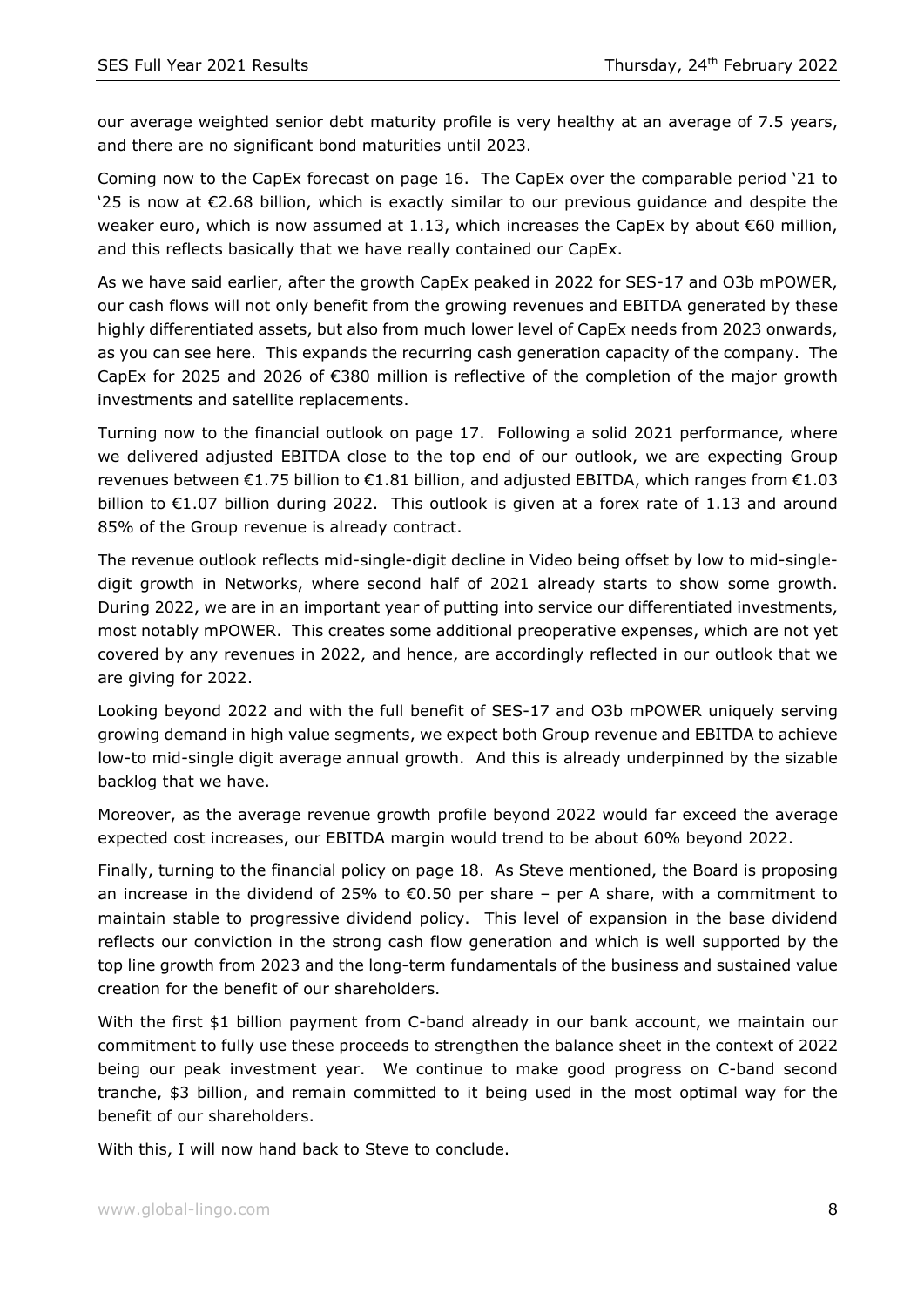**Steve Collar:** Very good. Thank you, Sandeep. And I'll end on page 20 and a bit of a look to the future. So having executed extremely well in 2021 and delivered an excellent set of results, in 2022, we'll continue to see the strength of our Video neighbourhoods through an improving revenue trend, while Networks will grow on the back of momentum in government and Mobility buoyed by the activation of SES-17 and ahead of the introduction of O3b mPOWER.

Beyond 2022, we'll see top line in EBITDA growth driven by our growth investments. While beyond our investment peak, we'll be in a substantially lower CapEx environment, generating strong cash flows on a sustaining basis and augmented by \$3 billion in C-band proceeds in late 2023. All of this will drive substantial value for SES and its shareholders.

As the world's largest satellite operator, the strategic importance of space has never been clearer, reflected in the announcement by the European Commission of a secure and sovereign multi-orbit space architecture for the benefit of Europe and its citizens, an initiative that is consistent with our architecture, our capabilities and our vision.

And finally, we've laid out a bold ESG agenda, focusing on our four key areas of utmost importance to SES: sustainable space, climate action, diversity and inclusion, and empowering of communities through the focus on critical human needs.

To sum up, at SES, we're executing strongly in the core of our business, bringing highly innovative and differentiated assets to the market at the time that's right to drive growth, have among the strongest balance sheet in the industry and have laid out a bold and exciting vision for the future of SES and for the industry.

And with that, over to Judy to lead us through questions.

## **Questions and Answers**

**Operator:** Thank you so much. And as a reminder, if you would like to ask a question on today's call, please press star one on your telephone keypad. You'll then be advised when you can ask your question. Again, it is star one on your telephone keypad to ask a question. The first question is coming from the line of Nick Dempsey from Barclays. Nick, your line is unmuted and may now go ahead.

**Nick Dempsey (Barclays):** Yes. Good morning guys. I've got three questions. So first of all, your guidance commentary beyond 2022 points to revenue growth and adjusted EBITDA growth being the same. Networks expected to grow faster than Video. You've said that Networks has a lower EBITDA margin than Video. So do you expect margin improvement at Networks beyond 2022 of a decent amount to avoid a negative mix effect on margins? Or will you find some savings at a Group level to balance that all out?

Second question, let's get the Russia question out of the way. I think your revenue exposure is very small. But can you give us a sense of what risks there might be to that revenue, whether you have any risk going forward around Russian launch vehicles? And then whether there might be any potential benefit to your government business from what is unfolding in Ukraine?

And the third question, that 18-19% guidance on tax for C-band that's positive, is that setting stone for phase two payments or could there still be some variation?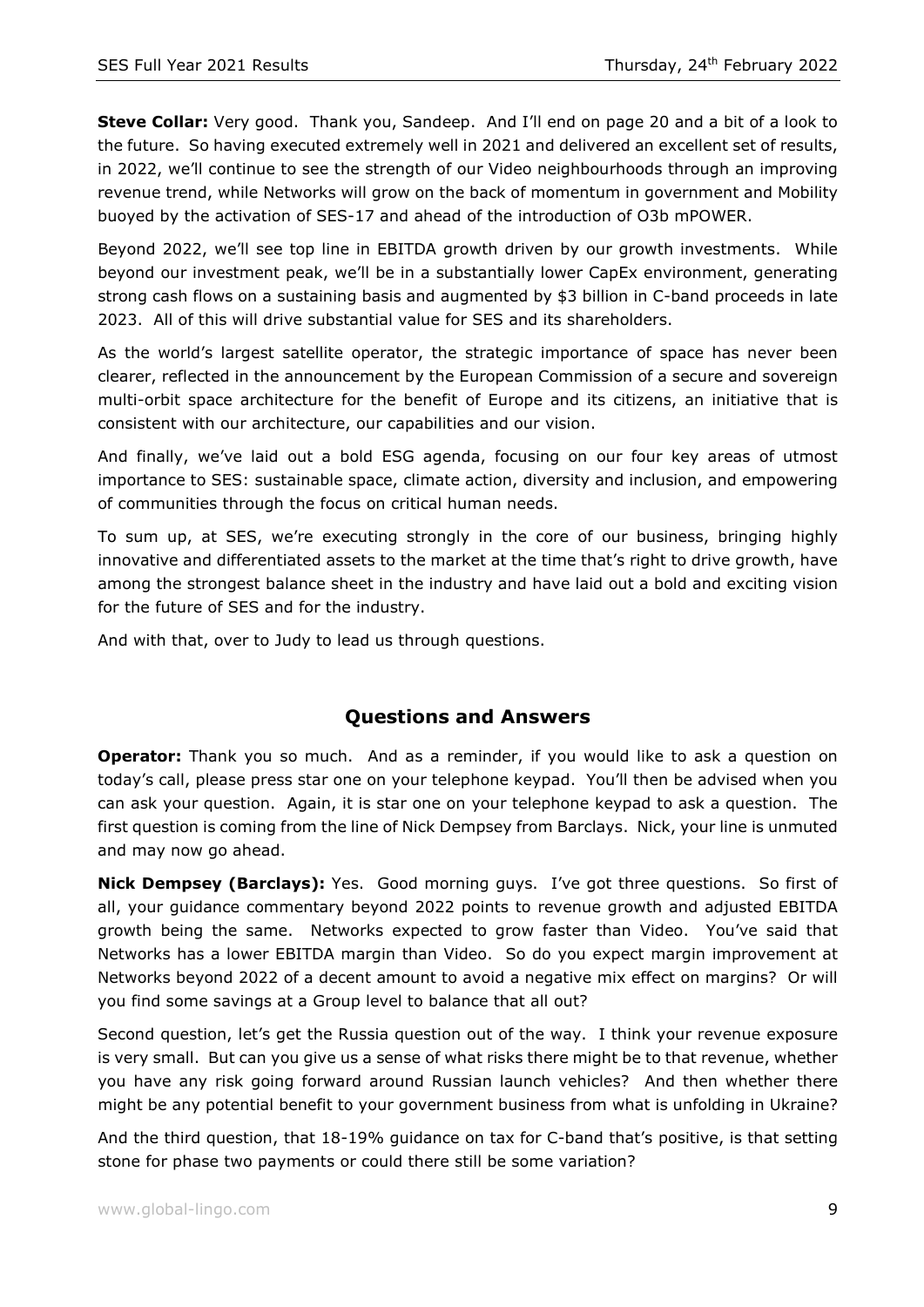**Steve Collar:** Nick, I think a good round of asks for Sandeep. So, Sandeep.

**Sandeep Jalan:** Hi, Nick. Thanks for the question. So starting with the guidance. So yes, there will be a mix in revenue profile beyond 2022 because we were looking at Network revenue which would grow by high-single digit to low-double digit kind of range. So there is a shift between Video revenues and Network revenues having an impact on the margins.

However, at the same time, what is happening in 2022, we have one-off kind of step-up in the OpEx, which are not supported. And as we go beyond, there is an operating leverage on the Network side, which is coming into business. And that reflects quite positively on our overall margins as we go beyond.

So beyond 2022, we are guiding for our margins to remain in the range around 60% or so, which we find reflective with our cost actions that have been already happening and the revenue, operating leverage.

**Steve Collar:** I'll take Russia and Ukraine. So it's very small for us, less than 1% in total, actually. I think it's less than 0.5 of a percent. So no significant receivables, nothing – very, very minimal impact on our business. No exposure from Russian launch vehicles. So really nothing to speak of with respect to exposure to our business.

And in terms of what does it mean for our government business? Obviously, we've been leaning forward in terms of making our capabilities and capacity available. And it's a bit too early to say what kind of an impact that will have. And so we will see what happens as the situation evolves over the next few weeks and months.

**Sandeep Jalan:** So on your third question, Nick, about the C-band taxation. So C-band-related taxation, this is a multi-jurisdictional taxation. We had entered advanced bilateral pricing arrangement. And this process is now over. So we are now quite comfortable with the guidance that we are giving. It's 18-19%. The proceeds that we have booked in 2021, we have used these tax rates to make those bookings, as well as when we look ahead on the second tranche, these will be the rates. So at the mid-range, it implies an effective tax rate of 18.5%, and we are very comfortable with that.

**Nick Dempsey:** Thanks, Sandeep. Can I just come back quickly on Russia? Do you have capacity spare that would be useful in that region and [inaudible]?

**Steve Collar:** So the answer to that is yes. We have, in particular, the GovSat asset. As you know, that was a – that's a joint venture between ourselves and the Luxembourg government, and is orientated around government services in ex and military Ka-band, which covers the region. So that's a primary asset, I would say, that could be useful. But we have a number of others. And as I said, we've sort of positioned all of those assets and made our services and capabilities available.

**Nick Dempsey:** Very good. Thanks guys.

**Operator:** Thank you so much for your question, Nick. And the next question in the queue is coming from the line of Roshan Ranjit from Deutsche Bank. Roshan, your line is now unmuted and may now go ahead.

**Roshan Ranjit (Deutsche Bank):** Morning, everyone. Just a quick question on Video, please. We saw a very good performance, as you said, came in above your raised guidance. Now you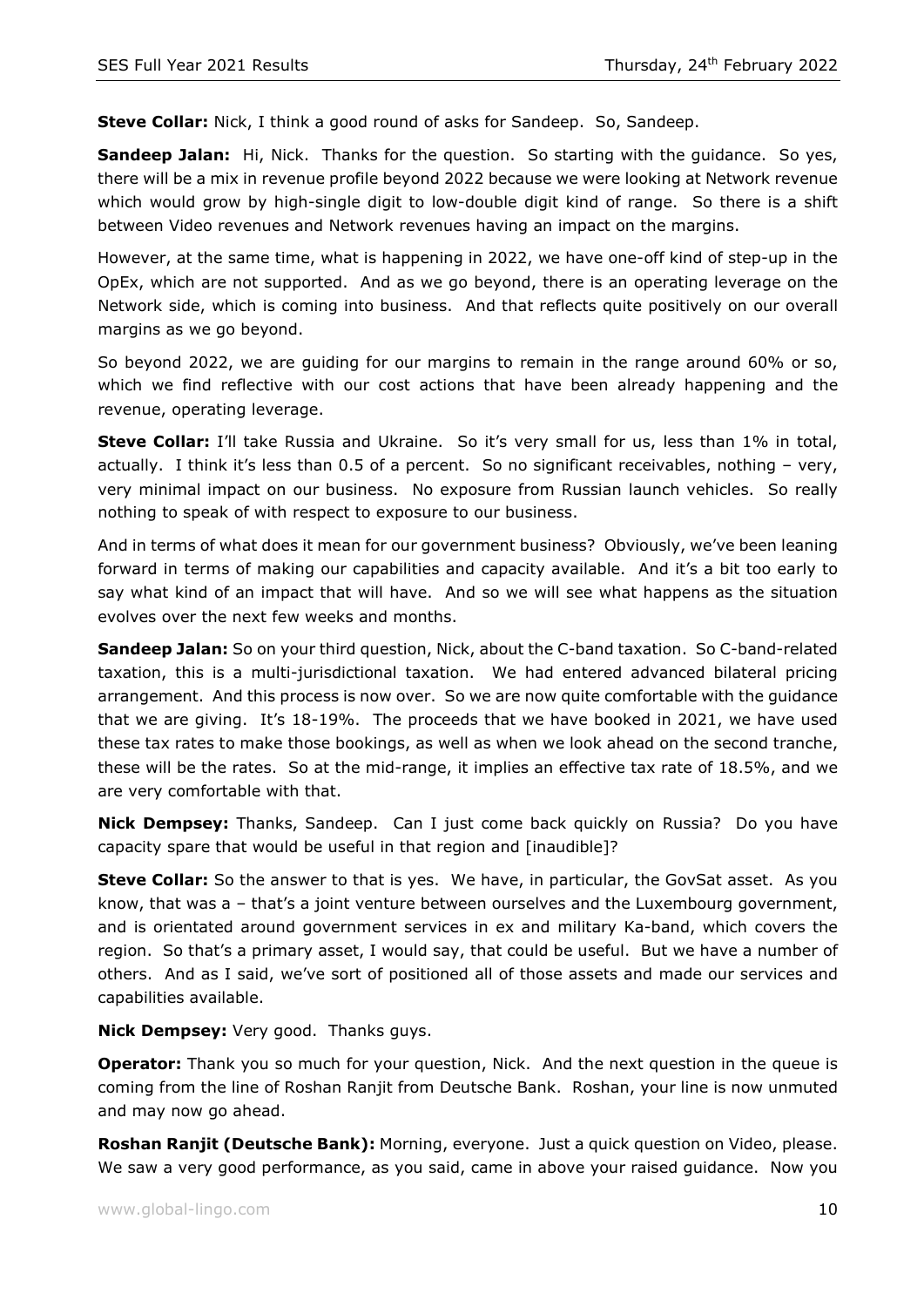are citing the mix of the important renewals and the new wins. Is it possible to get just a bit more colour on to how the renewal has actually gone significantly better? I know the US renewal at the back end of last year, you said did have a drag, which we saw. But was there potentially upside there?

And just thinking ahead to '22, what are the major renewals coming up for this year? If I remember correctly, I think it was Nordic Entertainment Group. But is that more a 2023 effect rather than '22? Thank you.

**Steve Collar:** Thanks, Roshan. On Video, I think the first thing to say is we're really pleased with the performance of our Video business in 2021. I think we generally outperformed our expectations. I think it was a combination of very solid pricing on renewal. In a number of cases, we've actually moved the pricing up and leveraged the power of our neighbourhoods.

I think Germany was probably the standout performer if we look at – and that's pleasing because it really is our Video heartland. So Germany performed exceptionally well, and that was both in our infrastructure business, so our B2B and in our HD+ B2C business. But I would say it reflected pretty much across all regions, all customers and all renewals. And it was a combination of upgrades.

We talked about the Globecast deal where the customer moved from standard definition to high definition and increased throughput, so that's sort of an example of a handful of the deals we did. Others were renewals secured at sort of increased pricing and that drove better performance than expected. So I would say, overall, a good picture on Video.

In terms of renewals for 2022, we did a lot of our renewal work at the back end of 2021, so that's also pleasing. We've got a very healthy secured book of business in Video for 2022. We've got - our business with Sky tends to renew every year. So we have a handful of transponders that come up every year or certainly every two or three years, and we've got a few with Sky this year. That's probably our largest renewal.

We've got some business in India to renew, which is always the case. But I would say compared to a typical year, we really don't have that much in 2022, and that reflects the fact that we've got a lot of business done early and ahead of renewals in 2021.

And then as far as NENT is concerned, so this is a customer that we do expect to go away. I think we talked about that last year. But that will not have a significant impact during 2022. So that's more beyond 2022 that we expect to see an impact there.

**Roshan Ranjit:** That's very helpful. Can I just check on the areas where you've said you've seen pricing go higher, was that offset against any volume declines or was that with broadly stable volumes, just you had some pricing power there?

**Steve Collar:** It's hard to generalise. But I would say we haven't seen - we've sort of seen our Video neighbourhoods rather stabilising, I would say, during the course of 2021. I think we talked previously about customers rightsising their volumes. And I think we haven't seen that nearly as much in 2021. We've seen – most of our DTH customers and our Video customers more broadly have been doing relatively well over the last sort of 12, 24 months, and I think that's reflected in the business that we've been doing with them.

**Roshan Ranjit:** Okay. Great. Thank you.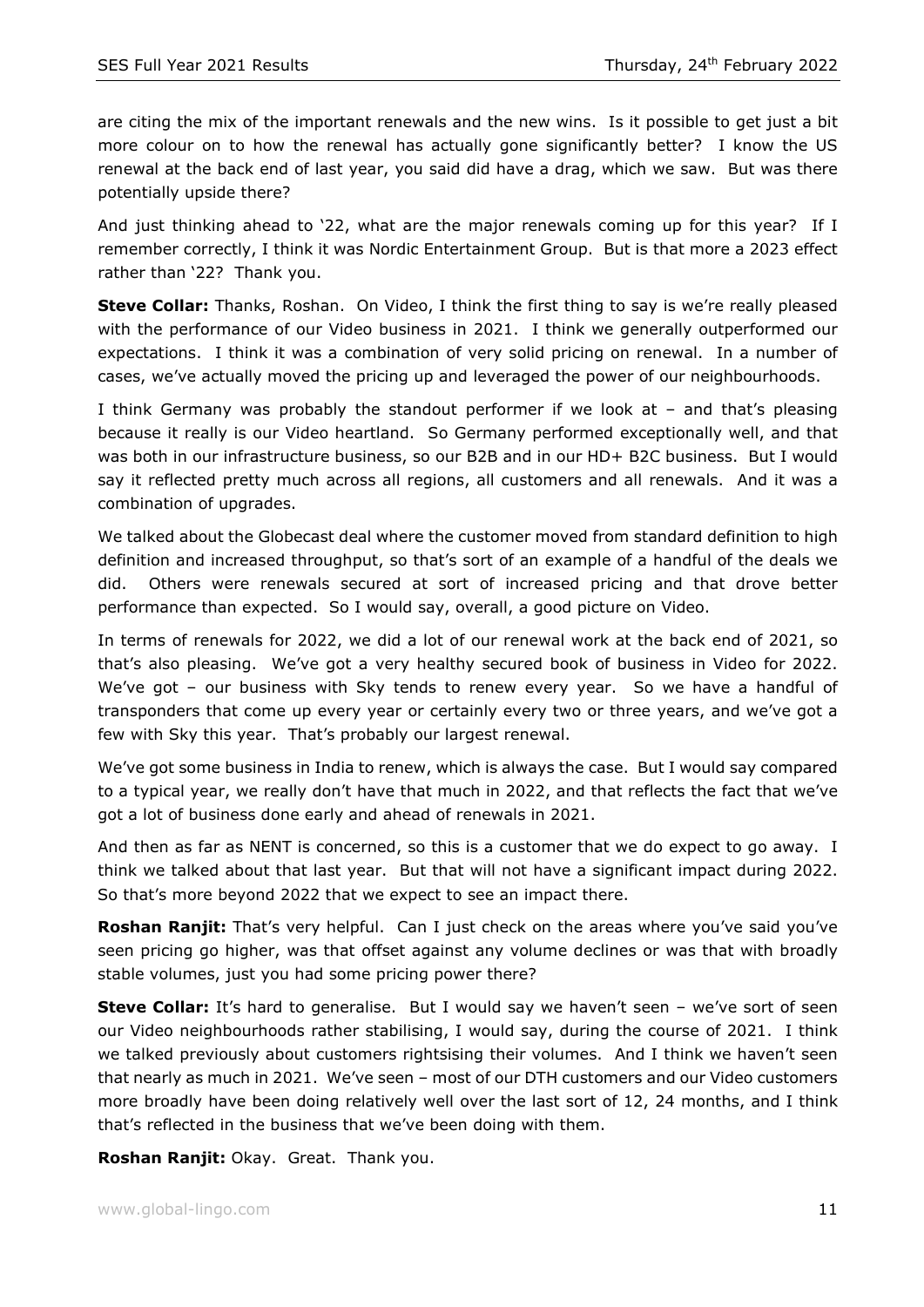**Operator:** Thank you so much, Roshan, for your question. The next question is coming from the line of Nicola Gifford from Goldman Sachs. Nicola, you may now go ahead.

**Nicola Gifford (Goldman Sachs):** Thanks very much. Morning everyone. I just had a bigger picture question on consolidation. In the past, you've been supportive on this across the industry. What's your updated message on consolidation in the current environment? And has anything changed from your view? Thanks.

**Steve Collar:** Great. Thanks, Nicola. No, I would say nothing's really changed in our view. I think we're still of the view that consolidation would benefit the industry and particularly from the perspective of more coherent networks offered to customers. We're doing our own job there in sort of creating our multi-orbit neighbourhoods, where customers can move across our platforms. But I think sort of coherent investment, coherent CapEx around common networks is sensible, and it's one of the, I think, the important benefits that consolidation will bring.

But what I would also say is that we intend to be completely financially disciplined around any consolidation that we're going to look at. And obviously, sort of only get involved to the extent that it's in the interest of SES shareholders. So nothing really has changed. I think, overall, would be a positive for the industry, but we're going to remain very disciplined in the way we approach consolidation.

**Nicola Gifford:** Great. Thanks.

**Operator:** Thank you so much, Nicola. And just another reminder, if you would like to ask a question on today's call, then it's star one on your telephone keypad. The next question is coming from the line of Terence Tsui from Morgan Stanley. Terence, your line is now unmuted and may now go ahead.

**Terence Tsui (Morgan Stanley):** Hello. Good morning, everyone. I've got a couple of questions on CapEx, please, and then one on the C-band. So on CapEx and specifically on the upcoming satellite launches, I think for O3b mPOWER, this is the second time that the launch date has been pushed back. Can you just give us some colour on the challenges you've faced in launching these satellites and what gives you confidence that it would happen in Q2 and that there will be no impact on the service launch by the end of the year?

And then secondly, a bit more of a financial question around CapEx and looking at the midterm CapEx projections. I think in 2023 and 2025, it now looks like you're expecting CapEx to be around €30 million to €40 million higher than what was said back in November. Can you just give us some details behind this, please?

And then lastly, on the C-band, specifically around the phase two proceeds. Do you see any impacts from the ongoing dispute between the aviation industry and the telcos regarding the launch of 5G services in the US? Could they have any spillover impacts on the receipt of phase two proceeds for SES, please? Thank you.

**Steve Collar:** Great. Thanks, Terence. Happy to take those questions. So look, on O3b mPOWER, we haven't seen any meaningful delays. It's – we have pushed, I think, the first launch back by a handful of months, which is really pretty been insignificant, given the scale of the programme that we're launching. And importantly, we're still on track to bring the constellation into service at the end of this year, which is ultimately the date that our customers care about. So on track for the end of 2022 to start delivering services.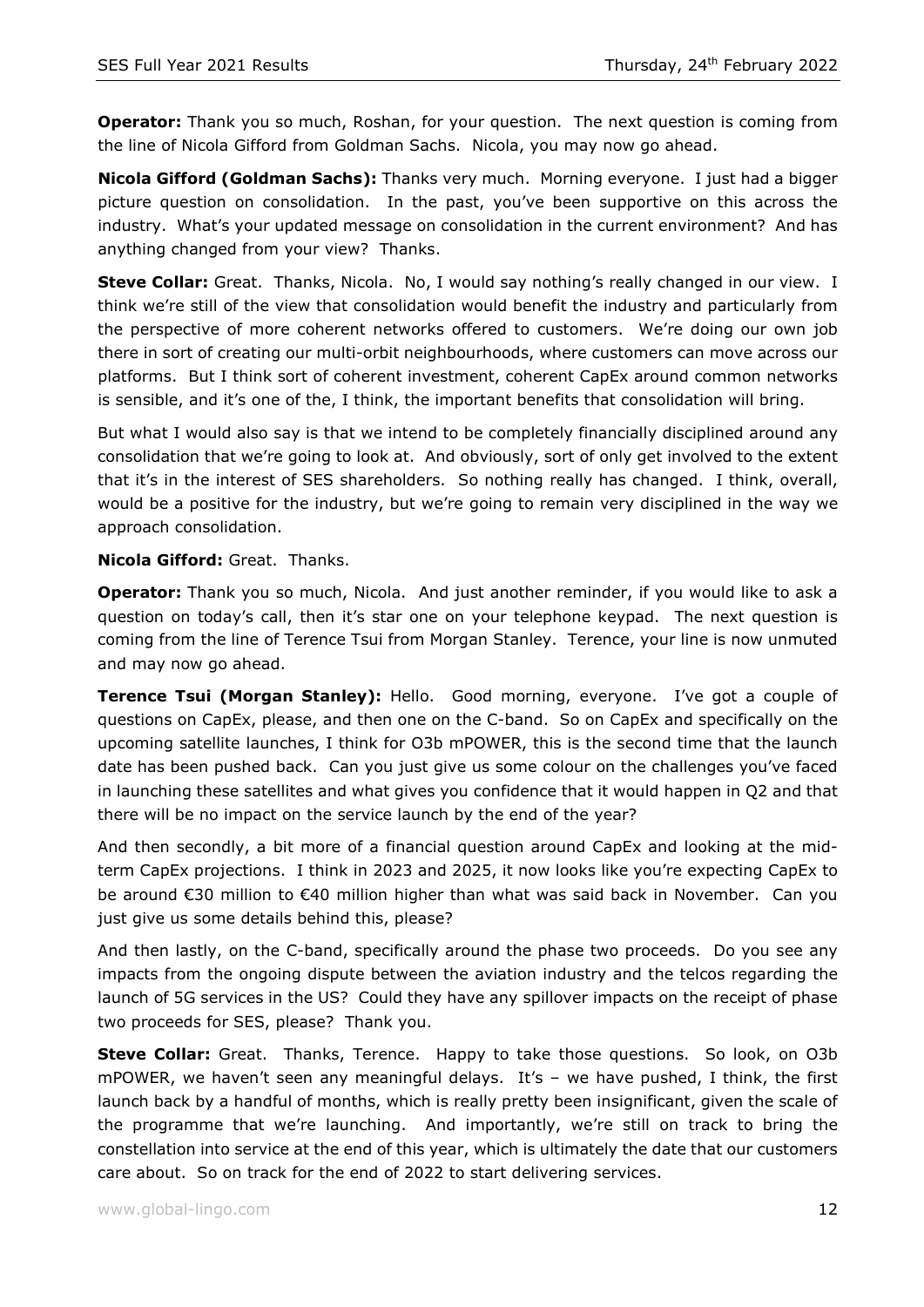The launch dates will inevitably move around a little bit as we get into the very important phase of the programme. But the important date for us to hold is the in-service date of O3b mPOWER, and that's not changing, which is very positive. As I said, I think the industry is struggling a little bit around production right now. And we're not really experiencing those delays. And certainly, it feels very good to have SES-17 up in orbit and delivering revenues for us during the course of 2022.

So I would say continue to watch this space. But for now, we feel good about the launches of O3b mPOWER and certainly the in-service date at the end of this year. Do you want to take, Sandeep?

**Sandeep Jalan:** Sure, Steve. So on the CapEx, I think it's difficult to take a look at '23 to '25 in isolation. You have to take a look at the entire period of our guidance, '21 to '25, where our current CapEx guidance is, in fact, completely consistent with our previous guidance, which was around €2.68 billion.

Now this is a question of now phasing between different years. And as you can see in 2021 itself, our last guidance was €300 million and our current actuals stand at €245 million. So this shows an important savings there. And then the phasing over the next years, it has been optimised. But the overall CapEx spend remains the same despite a CapEx increase of €65 million, which just comes from a forex effect. Because euro is weaker, so some of our dollars spend, which is CapEx, that translated into euro just lands higher.

But in fact, we have not even increased our total – our CapEx guidance, we have contained within that. So that basically shows that we have really taken significant steps to reduce our CapEx.

**Steve Collar:** And then on the last question around C-band and phase two clearing. The short answer is no. We have no exposure, no risk and nothing to do with any ongoing discussion between the FAA and the FCC. Our deal is very clear. It's not related to the proceeds of the auction or indeed any arrangement that the carriers have with the FCC. This is entirely a deal that separated from that where we are incentivised to clear C-band and clear it ahead of what otherwise might be the case. So no risk as far as we're concerned.

And indeed, these discussions were ongoing during the course of the phase one payments, and we received those payments early, which just sort of underscores the fact that it's disconnected from the ongoing conversations between the carriers, the FAA and the FCC.

**Terence Tsui:** Great. Thanks very much.

**Operator:** Thank you, Terence, for your question. The next question in the queue is coming from the line of Ben Lyons from Credit Suisse. Ben, your line is now unmuted, and may now go ahead.

**Ben Lyons (Credit Suisse):** Morning. Thanks for taking my question. I have a few if possible. So the first one is around the guidance. How much prudence have you taken around the Mobility line when we look at the Networks business for 2022? And then just kind of related, is what's your expectation for government as the end of the year was a little bit weaker? Are you still seeing an impact from Afghanistan and do you expect that to annualise halfway through the year? And the last one was just on inflation. How much of your revenues are inflation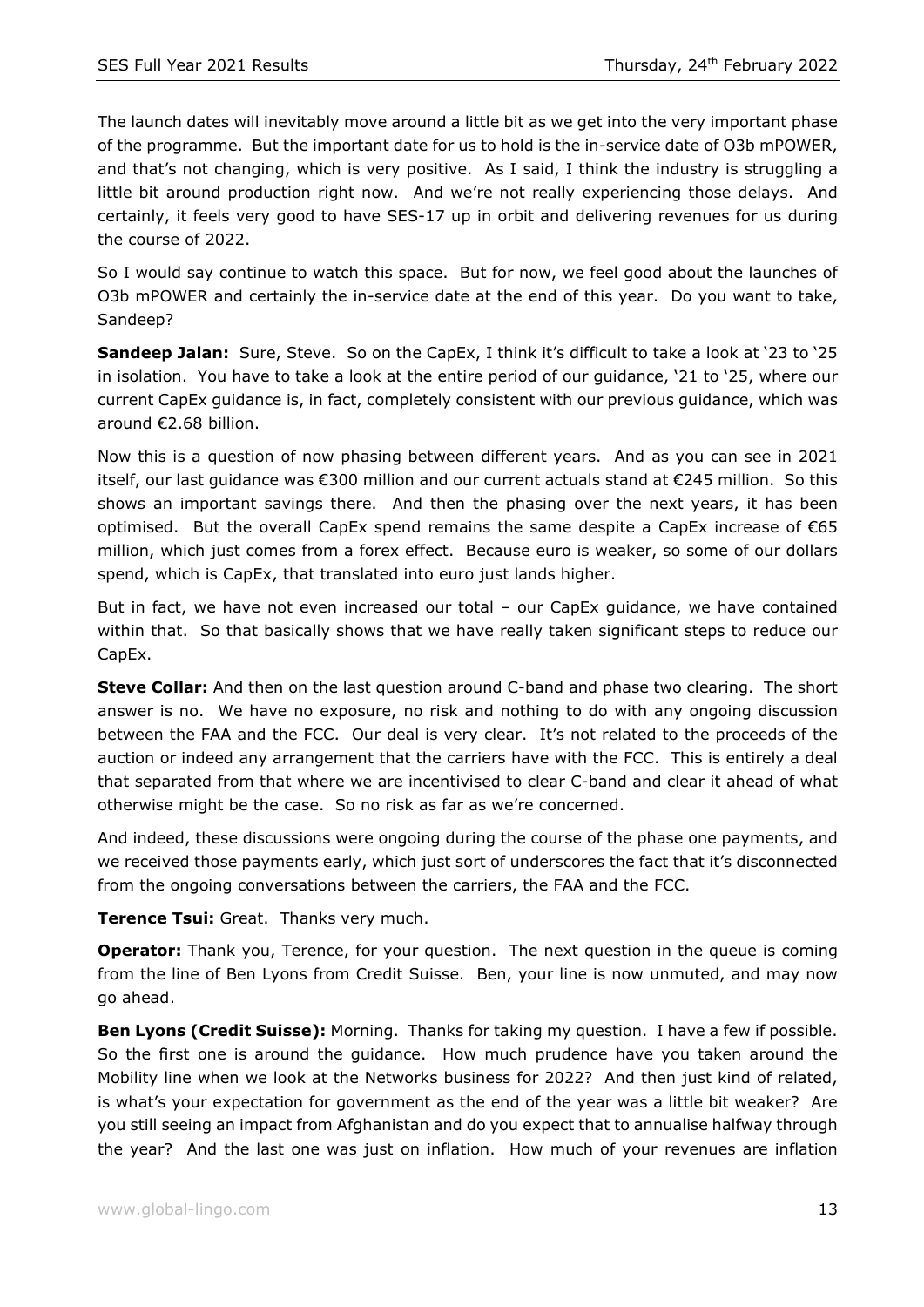linked? And are you seeing any impact on your OpEx line? And if I may, could we just get an update on the Intelsat litigation? Thank you.

**Steve Collar:** Great. Ben, you've got a good list there. So let's see if we can deal with them. Look, I think on Mobility, are we being prudent? I think we're taking a sort of a measured approach to what we expect in Mobility over the course of '22. I do think that the situation is improving, particularly in cruise. We've got pretty much all of the cruise lines back operational again. We certainly see strong backlog for the cruise operators who have got – there are a lot of people who haven't been able to take holiday for the last couple of years and are now sort of lining up to go on cruises. And so that's very positive for our customers, and we expect that to be positive for us.

And we've seen the confidence of the cruise lines in their commitments that they've made to O3b mPOWER. So I think as we look even beyond 2022, it looks good as far as cruise is concerned.

As far as aviation, we actually saw some new business signed in aviation for SES towards the back end of last year and the early part of this year. So again, that sort of speaks to the business that our service provider customers are doing with the airlines, and I think that's positive. We're probably a bit more modest, a bit more circumspect in terms of aviation just because I think it's a bit harder to predict how quickly that will come back.

So I think we've had experience over the last couple of years with COVID. We're trying to be balanced with how we think about the Mobility recovery. But I would say of the two, we're more bullish around cruise.

Expectations for government, and in particular, Afghanistan, so yeah, look, there's no question there was a fair amount of business that we were doing there. And so when that sort of comes out, and in particular, when it comes out relatively quickly and relatively unexpectedly, it's difficult to sort of refill that revenue in the short time.

But what I will say is we've got a lot of pipeline, I would say, on the government side of our business. I think it's probably right to expect that we'll start the year a little slowly on the government side, but we show a number of programmes sort of coming through towards the second half of the year. And so I think that's probably the shape of what we'll expect to see in government.

And overall, I think we expect another good year on the government side of our business. And obviously, it's a bit early to sort of speculate as to what impact the situation in Ukraine may have, but that's something we're obviously watching pretty closely.

You want to take the inflation question?

**Sandeep Jalan:** So thanks for your question on inflation. So yes, so far as our revenue is concerned, when we have long-term contracts, typically, we have indexation clause, again, depending upon the segments and the customers we are positioned. But generally, for very long-term contracts, typically, we use – we do have indexation clause and we do apply them, and that helps also in the current environment. And this is already a part of our overall guidance, so doesn't represent an extra opportunity.

And on the cost side, we are trying to contain all the impact from the inflation and is part of our action plan.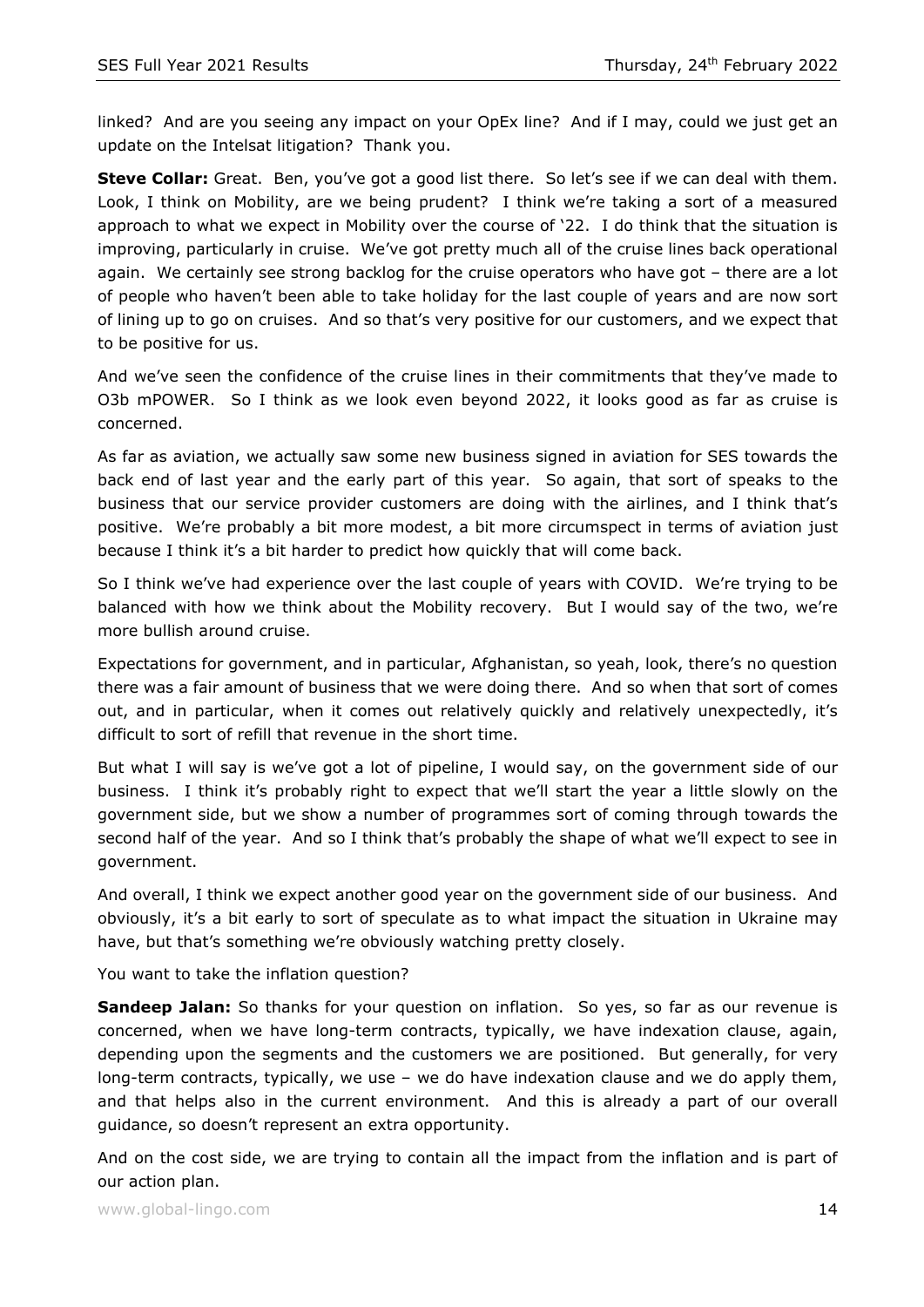**Steve Collar:** And then on the litigation. So I mean not much to say other than we're done now as far as the case is concerned. We've got sort of closing arguments and so on, but the judge now basically has to decide. We feel good about where that sits, but it's ultimately now in the hands of the court, and we will await the decision.

**Ben Lyons:** Thanks a lot. Really appreciate the answers.

**Steve Collar:** Thanks, Ben.

**Operator:** Thank you, Ben, for your question. And the final question in the queue is coming from the line of Sami Kassab from BNP Paribas. Sami, you're now unmuted and may now go ahead.

**Sami Kassab ( Exane BNP Paribas):** Thank you very much, and good morning, everyone. I have a few questions, please. First one, can you comment on the opportunities you see for the Group in the context of the EU commission proposal for APPP on the upcoming broadband constellation? Could that lead to some capacity procurement contracts on mPOWER, for instance?

Secondly, 19.2 East is probably the largest cash generating orbital slot that you have. Can you elaborate on the improvement in the profitability of that position that you've referred to? And given how you see revenues trending at 19 East and given the 50% CapEx savings on the fleet replacement, how do you see the net present value of that neighbourhood developing over the next ten years?

And thirdly, excluding Afghanistan, would you be able to share the revenue growth rate you had in government for '21? And lastly, if the judge decides in your favour with regards to the Intelsat lawsuit, would you rather have cash from Intelsat? Or would you be happy with common stock in the newco, or even you have a choice between cash and stock in the newco? Thank you, Steve.

**Steve Collar:** Great. Thanks very much, Sami. So look, on the European Commission project, we've obviously been involved in the study phase of that project during 2021. I think we've made some very strong progress together with our partners on an architecture that we think fulfils the ambitions of the European Commission.

I think 2022 is going to be an important year as the commission sort of solidifies the project, gathers the funding, launches some form of procurement process. And we expect to be – let's say, the largest global operator, but the largest European operator, we expect to be involved, let's say, in that process.

Could it lead to some take up of our existing and new capabilities? Yeah, we think so. I think from what we hear from the European Commission, there's a desire to start delivering services as early as possible, and that includes the use of existing and new infrastructure. And obviously, we're looking very hard at O3b mPOWER and how we can leverage O3b mPOWER. It's an incredibly flexible constellation and system, which delivers really important capabilities. And so that's something that, obviously, we're being thoughtful about through this process.

It's a bit too early to be definitive. Obviously, a lot depends as to what – how this progresses during 2022. But it's something that we're spending a good amount of time on and leaning forward on, I would say.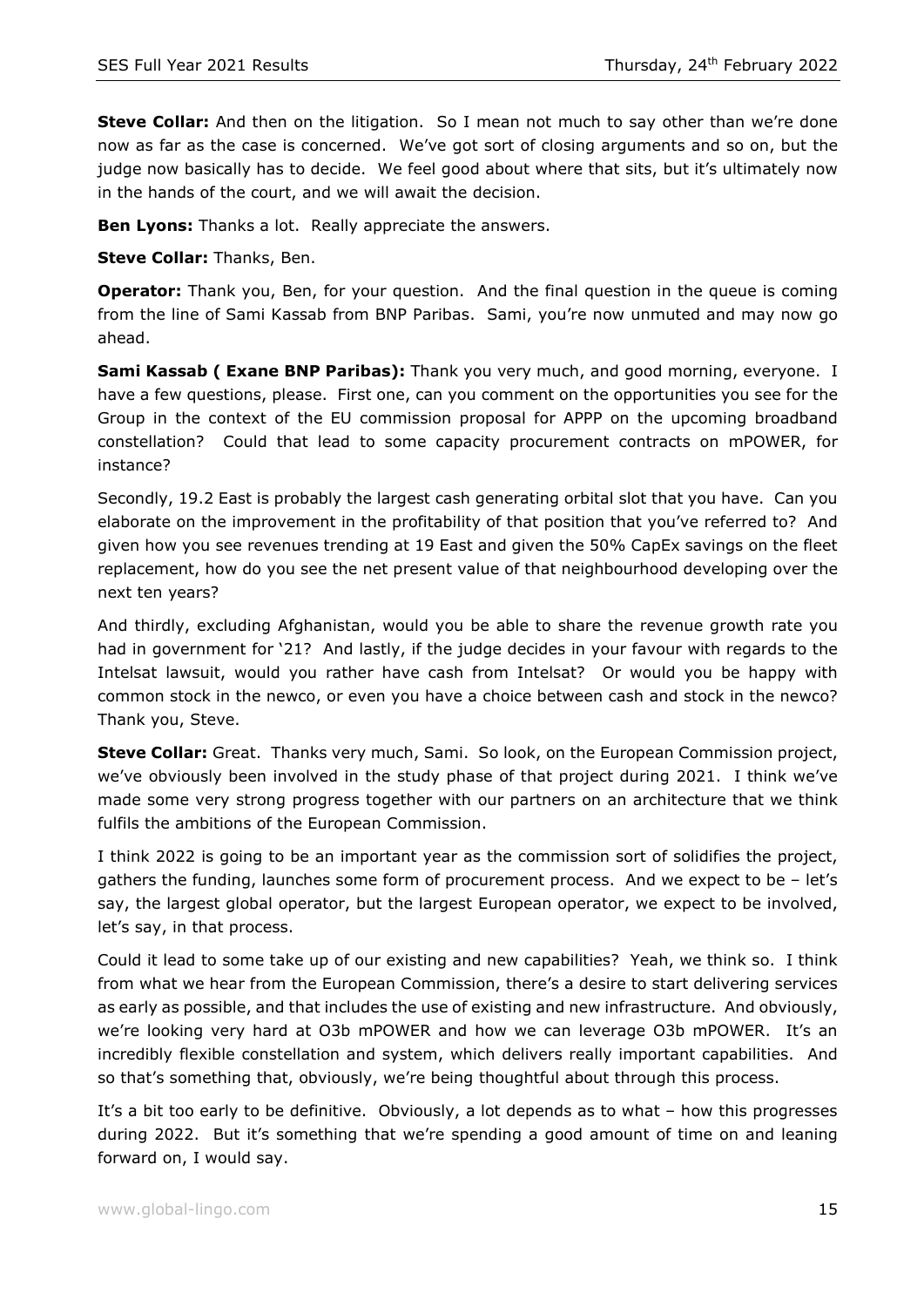On 19.2, you're right to say that it's the highest revenue generating slot in our fleet by a distance and has been for pretty much the whole 30 years since we've established that slot. It was the first slot that we established as SES and continues to drive very, very significant value with our German – our neighbourhoods in DACH, in Spain, in France and elsewhere. So a very, very key slot for us.

And I would - as I said in the talk, really, really pleased with the solution we came up with. I think it's fantastically innovative. I think it delivers everything that our customers need at that slot for the next couple of decades, but also gives us an opportunity to deliver exciting new services from 19.2 and a 50% savings in CapEx. Sandeep, I don't know if you will talk about the financials.

**Sandeep Jalan:** Yes, I think 19.2 is a slot which is a very important part of our revenues, particularly from DACH region, and overall revenue there remains quite strong. And the profitability on this project is also quite strong, comfortably significantly above our thresholds of 10% IRR. When we take a look at CapEx, even over ten years, that was also one of your questions, I mean, the CapEx is now – happening now. It's a digital CapEx that we are spending on this project.

There is not much of ground CapEx, etc., on the build over the next ten years. So it's a CapEx for next 15 years live and even hopefully beyond. And very capable set of satellites. We should be able to cater even some further revenue potential for us. So overall very happy with this.

**Steve Collar:** Okay. And I think the next question was government and the growth rate. So I think the government business grew 4% in 2021. You sort of asked what would that be if we excluded Afghanistan. I mean, I think it's difficult to say. But definitely, you can comfortably add another percent, I think, on that number, maybe a little bit more. But like I say, our focus now is very much sort of mitigating the impact that Afghanistan had at the back end of last year. It did cause a flattening in our growth on the government side.

But there's a lot of activity in our government business, not just the US, but also, I would say, more globally, there are interesting opportunities that we think can leverage our capabilities on a global basis in government. So that's pretty exciting.

And then on Intelsat, look, we've – as we said, we've made our case. It's for the judge to decide. And ultimately, we hope we will win. We expect that we will, and then we'll see what form of compensation we get as a result.

**Sami Kassab:** Thank you, gentlemen.

**Steve Collar:** Thanks, Sami.

**Operator:** Thank you so much, Sami, for your question. And there are no further questions in the queue. So I would like to hand it back over to Steve.

**Steve Collar:** Great. Well, listen, thanks very much for joining us, particularly on a morning where we also recognise that we're not the only new story. So I appreciate your time and look forward to speaking to you in Q1, which is not so long away. So thanks a lot for everyone and speak to you soon.

**Operator:** Thank you, everyone, for joining us on today's call. You may now disconnect your handsets. Hosts, please stay connected.